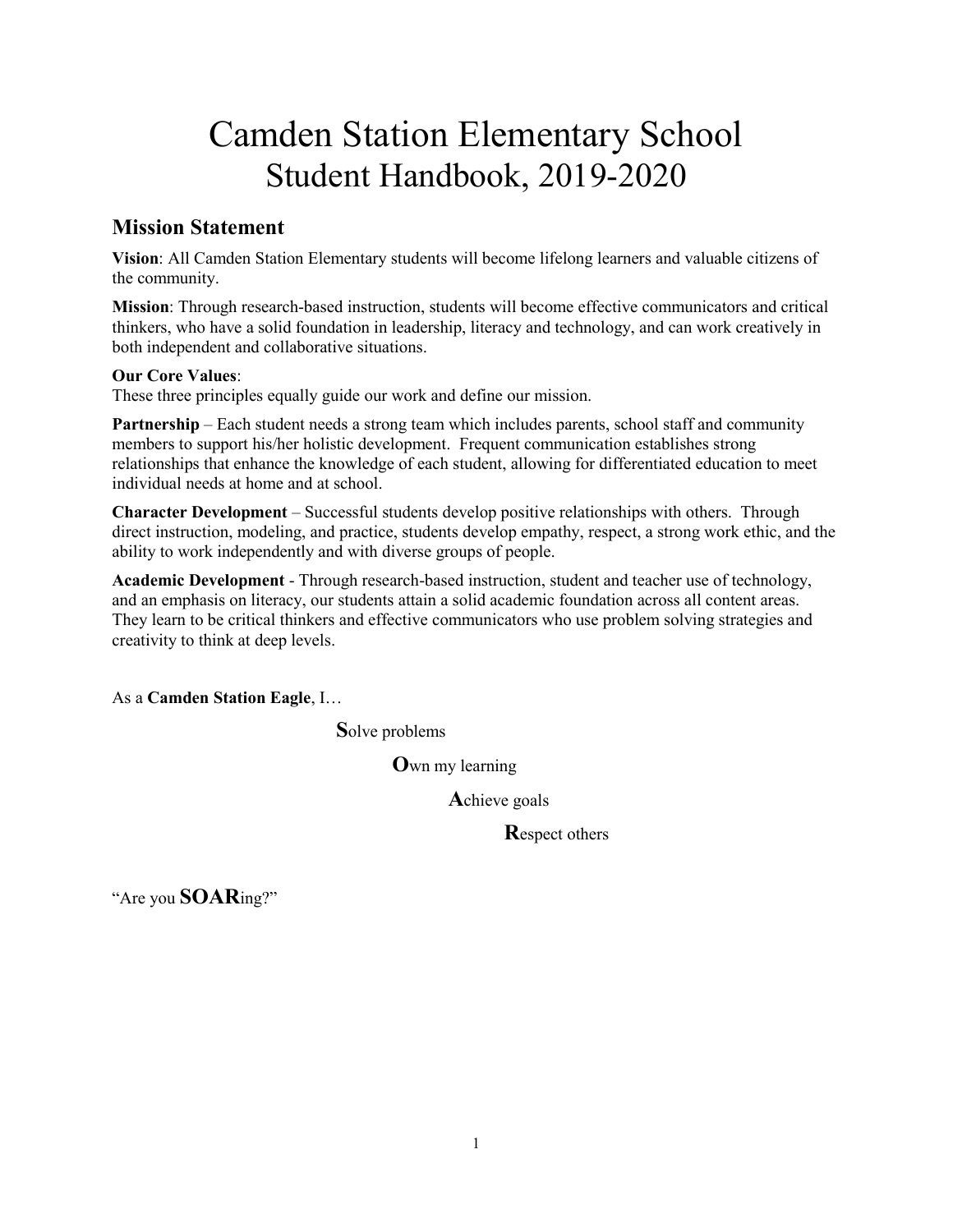# **EAGLE EXPECTATIONS**

Camden Station Eagles solve problems by showing respect for themselves and each other when they:

- **Encourage respect**
- **Accept responsibility**
- **Give their best effort**
- **Learn cooperation**
- **Engage in stamina**

The primary focus of the Camden Station Elementary school-wide discipline program is to create a classroom climate that is nurturing both to self-esteem, through life skills education, and to academic performance. This setting will foster mutual respect and mutual responsibility where students and teachers work together to solve problems in the classroom. Solutions and consequences will be decided by the students and teacher in class meetings.

See OCBE Policy 9068 for information regarding behavior violations and consequences.

# **OLDHAM COUNTY ELEMENTARY SCHOOL ATTENDANCE PROCEDURES**

- 1. See Board Policy 9010.
- 2. The doors open at 7:20 a.m. and all students are to report directly to their homerooms. Students arriving prior to 7:20 MUST report to Eagles' Nest for adult supervision. There is a \$2 fee for any student dropped off at Eagles' Nest in the morning. Students may NOT be dropped off at the front door and left unattended due to the fact that the doors are locked until 7:20.
- 3. Students arriving at, or after, 7:40 a.m. are to report to the office and **MUST be signed in by a parent or guardian**. Attendance is taken in the homeroom at 7:40 a.m., so students not in the classroom at this time are considered tardy.
- 4. If it is necessary for a student to be dismissed early, the parent/guardian/designee is to sign his/her child out through the office at Camden Station.

# **ATTENDANCE FOR STUDENTS ABSENT FROM SCHOOL FOR FAMILY TRIPS**

- 1. When parents plan a family trip necessitating the absence of children from school, we encourage the family to notify the principal of the planned absence. **However, all absences of students on family trips are unexcused absences.**
- 2. School assignments missed while absent from school shall be made up.
- 3. For the number of days missed, students will have that same amount of time to make up work. Example: Student misses 5 days, they have 5 days to make up their work.
- 4. School assignments that are not made up, or make up work that is not satisfactory, are unacceptable. All work assigned while a student is absent, whether revised or not, is expected to be completed at the best of the student's ability.

# **HOLIDAYS**

A student may receive an excused absence for one holiday during the school year that has not been included on the school calendar. However, the following provisions must be met:

- 1. The family has a scheduled activity to honor the event.
- 2. The student has had satisfactory attendance during the school year.

A child is required to bring to his/her homeroom teacher a note from his/her parent/guardian stating the reason for the absence.

# **ABSENCES/TARDIES**

The only excused absences/tardies are for illness, injury of the child, death in his/her immediate family, doctor or dental appointment, inclement weather procedures, Principal approved educational enhancement opportunities and absences excused by state law or Board policy. Parents/guardians are encouraged to make after school or weekend appointments.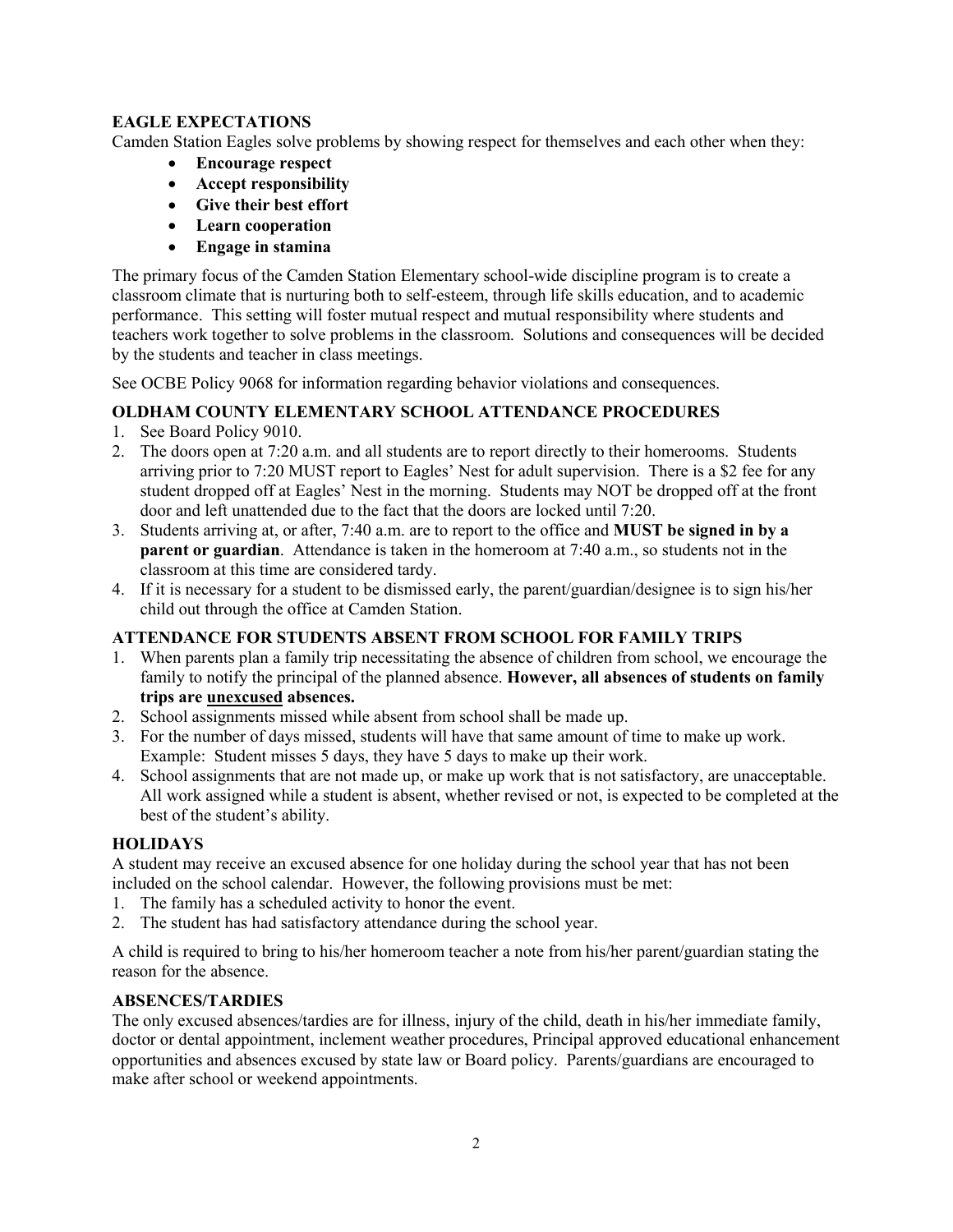Attendance is based on instructional time and calculated by percentage of instructional time that the child is present at school. **Upon returning to school following an absence, a child is required to bring a note from his/her parents/guardians, doctor or dentist, stating the reason for the absence. If a student misses more than 2 days in a row, they must have a doctor's note for the missed days to be excused. All absences are considered unexcused until the note is received.** This is to be turned in to the homeroom teacher who will forward the notes to the office. **This note must be turned in within 5 school days of the absence, or the absence will be considered unexcused. The student's assignments, where grades are given, may result in a zero.**

**Students with 6 or more unexcused absences, or tardies, will have their names submitted to the Department of Pupil Personnel for action.**

The following are the definitions as the school system's computer uses them: **Instructional Time**

The amount of time from the beginning of the school day (7:40 a.m.) to the end of the school day (2:20 p.m.).

# **Tardy**

Tardy means that the child missed between 1-141 minutes of instructional time. **TARDIES APPLY TO ANY PART OF THE DAY. Six unexcused tardies will result in notification from the Board.**

#### **Absences**

Any child who misses 142 or more minutes of the instructional day is **considered absent for that percentage of the instructional day.** In conclusion, instead of the time a child arrives or leaves, the amount of time the child is present will determine the amount of attendance.

Make-up work for extended excused absences may be obtained by calling the school office. The office personnel will contact the teacher who will send the assignment to the office. Please call ahead to see if the work is available for pick up.

**If a child is absent from school, he/she will not be permitted to participate in after-school activities, i.e. basketball, chorus, skating parties, school festivals, class parties, etc. that are scheduled for that day.**

# **CHILD CUSTODY SITUATIONS**

Please provide the office with court documented paperwork if there are special custody situations of which the school needs to be aware of, so those responsible for the child may be advised.

Either parent of the student has the authority to inspect/review the educational records and sign-out/pick up a student unless the educational agency has been provided with the evidence that there is a legally binding instrument, or court order governing such matters as divorce, separation or custody, which provides to the contrary.

#### **MESSAGES**

In an effort to eliminate classroom interruptions, messages will be given to children only in case of emergency. Changes in buses or routines should be given to the child BEFORE he/she leaves home. If the child is to ride another bus, it must be cleared through the office in the morning with a note from home. CHANGES IN AFTERNOON TRANSPORTATION WILL BE ACCEPTED VIA EMAIL/FAX ONLY IN CASES OF AN EMERGENCY. **NO CHANGES WILL BE MADE AFTER 2:00.**

Teachers will respond to messages from parents/guardians before or after school and/or during planning periods. Instructional time will not be interrupted for phone calls.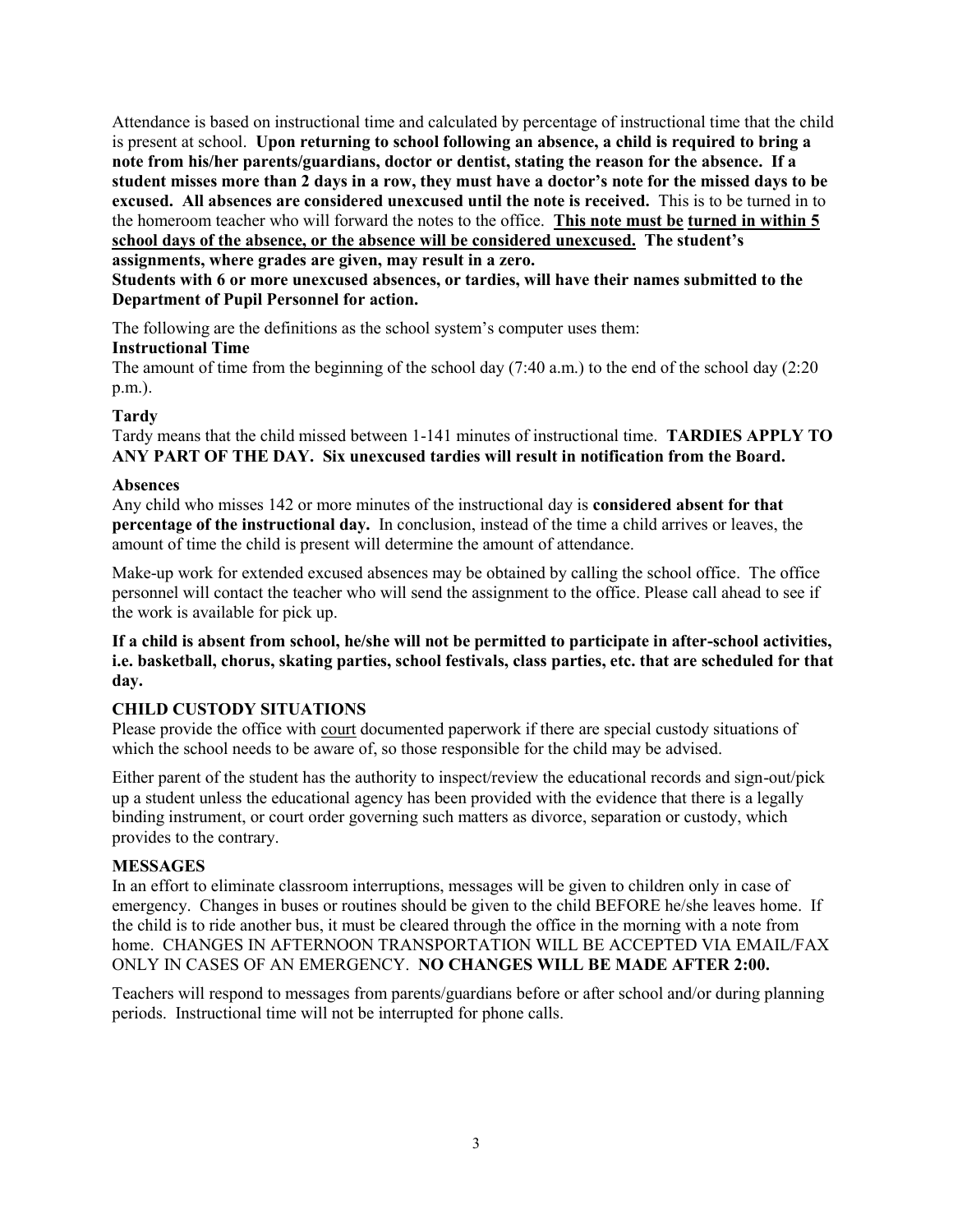# **ELECTRONICS AND TOYS**

Children **MAY NOT** bring toys, trading cards, electronic pets, handheld gaming devices, mp3 players, cell phones, smart watch, etc. during school hours. If such items are brought and lost, the responsibility for replacement falls with the parent/guardian.

#### **BIRTHDAYS**

Birthday invitations may not be distributed at school unless a child brings invitations for every student in the classroom. Parents are encouraged to mail invitations. Please remember, the school cannot give out addresses. Parents may access the PTO school directory for that information.

# **TREATS**

**Camden Station is "Treat Free."** The number of children with food allergies continues to grow. Due to the seriousness of food allergies and the constant concern about what ingredients were used, if the item was prepared in the same container as a peanut product, etc.…. we are not going to allow any food products to be brought into school. **This includes treats for birthdays.** Please send in pencils, pens, etc. if you wish to have your child celebrate their birthday at school. Daily, healthy snacks may still be sent in with your child for them to eat. These snacks are not to be shared with other students, though.

# **CELEBRATION OF HOLIDAYS**

Certain holidays are celebrated with parties or decorations. If there are religious or personal reasons you do not wish for your child to participate in the celebration of any holiday, please notify your child's teacher. Arrangements will be made for your child to participate in an alternate learning activity.

# **LEAVING SCHOOL GROUNDS**

Students are not permitted to leave the school grounds, or stay after school, unless they have permission from the Principal and a note from home.

# **TELEPHONES/CELL PHONES/SMART WATCHES**

Students may use the school phone **ONLY** in an emergency and with a note from the teacher. Students are not allowed to use cell phones for non-instructional use while at school.

# **VISITORS/VOLUNTEERS**

**ALL** parents and visitors **MUST** sign in at the office, submit an ID, and receive a visitor's pass. **NO ONE** may go directly to the classroom for any reason. This helps us maintain a safe and secure school for our children.

There is an active volunteer program at Camden Station. Volunteers are a valuable resource, assisting in tutoring, working in the library and various other assignments. All new parents who are interested in volunteering or assisting on field trips at Camden must complete a background check and confidentiality training at the beginning of the year. Please contact the office for the necessary paperwork. The background checks are required every five (5) years, or as deemed necessary by the Principal. The Administrative Office of the Courts (AOC) charges \$10.00 per applicant to process these background checks. Confidentiality training is required annually.

Per Board Policy, parents cannot bring non-school siblings when volunteering and/or chaperoning field trips.

# **DOORS**

All exit doors and the doors to the hallways will be locked during school hours. All visitors must enter through the front doors, check in at the front office, and exit through the front doors.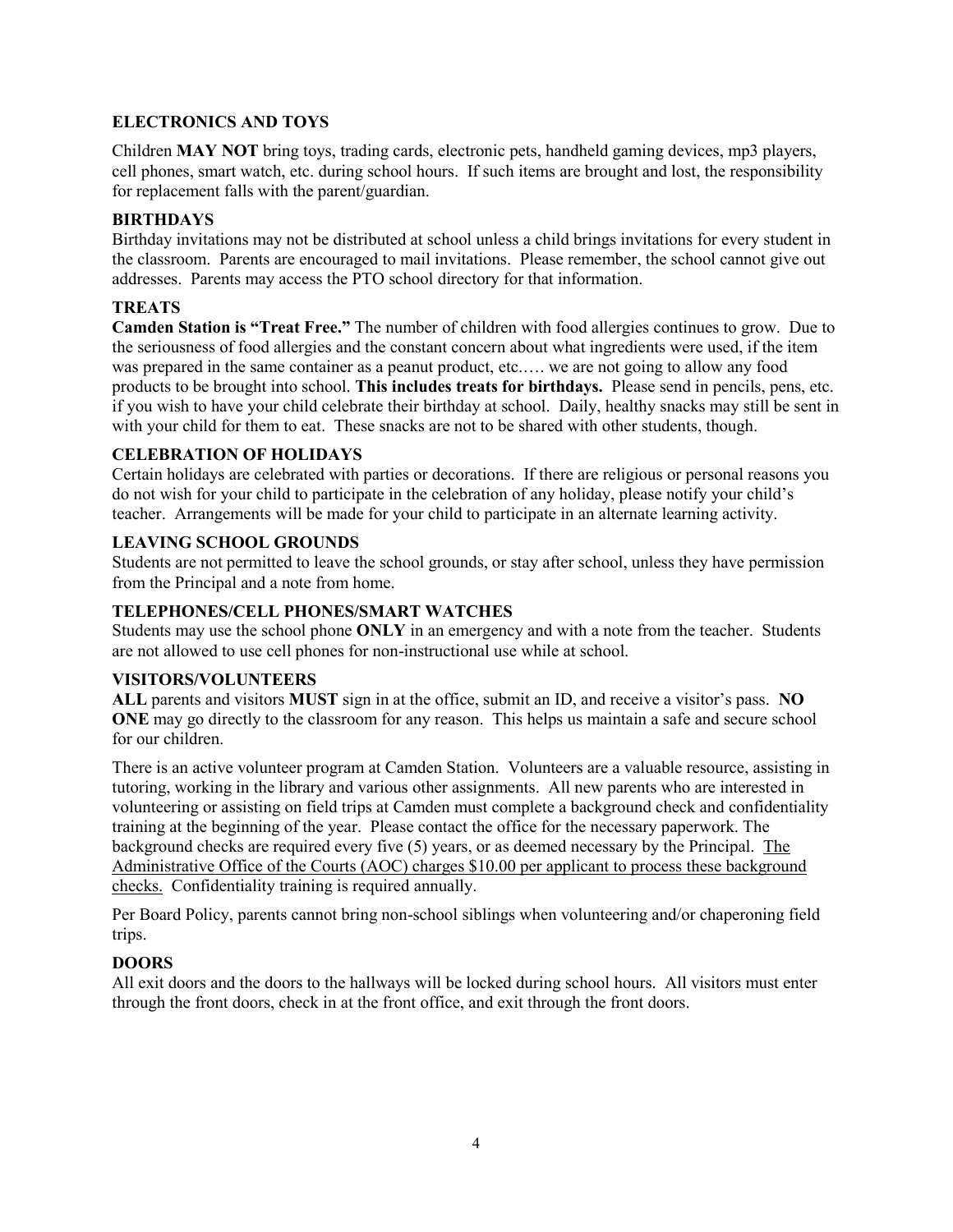# **INCLEMENT WEATHER**

# **\*\*\*If there is an unscheduled early release, due to weather conditions, students will be dismissed to**  their regular dismissal area (car/bus/Eagles' Nest), unless the parent notifies us of a change.\*\*\*

- 1. Attendance policy for student(s) if absent on a day when your student's bus routes are not run.
- 2. The parent/guardian is the final judge of whether his/her child/children will be in attendance when short-run bus routes are being used. Under these conditions, parent/guardians must use their best judgment in determining whether the child/children will attend school.
- 3. The student/students may be counted absent for pupil accounting purposes. However, the absences will be treated as an excused absence and children will be permitted to make up work missed.
- 4. The child is required to bring a note from his/her parents/guardian stating the reason for absences. This is to be turned in to his/her homeroom teachers within five days of the absence.

# **FIRE/TORNADO DRILLS**

Directions in each classroom will specify procedures for the disaster drills. Drills will be held several times throughout the year.

# **TORNADO SAFETY PLANS AND PROCEDURES**

The following are the procedures that will be used in the event of a tornado watch or warning:

TORNADO WATCH- All activities in the gym, auditoriums, and playground will cease. Staff members have been assigned to direct and supervise the students who are in the playground area and those throughout the entire school facility during a watch. School personnel will monitor television weather, commercial radio stations, and their weather receivers. Staff members have been designated to answer the telephones, unless the phone becomes inoperable at the time due to severe weather.

All other learning activities will be continued, unless a warning is issued. During a watch, the students will be dismissed from school at their designated time and the buses will follow their customary afternoon schedule. If a decision is made by the superintendent to dismiss the students prior to their usual time, the afternoon bus schedule will be utilized. Tornado safety plans and procedures have been established for the Oldham County School System. Each school is equipped with a weather radio receiver, which immediately informs the administration of any severe weather information. The Oldham County Civil Defense Director has also developed an arrangement of rapid dissemination for tornado warnings and he has included the school system in his plan.

TORNADO WARNING- All public schools in Oldham County have been inspected and tornado shelter areas have been designated. Each school has held pre-season drills to ensure that the students and the staff know the correct procedures to follow if and when a warning is issued. If a tornado warning is issued, the staff and the students will report to their designated areas immediately and remain there until they are instructed to do otherwise. Although it is the prerogative of the parent to sign his/her child out of school during bad weather, we suggest you consider carefully the risk to yourself and your child during the act of transporting at the warning time. School buses will not operate if a tornado warning has been issued for our area until the drivers have been advised that it is safe to do so, and then the buses will return the children to their destinations following their daily routine.

# **PHYSICAL EXAMS/IMMUNIZATIONS**

All in-state students must have a certificate of physical exam and up-to-date immunizations upon entering school. All students new to the state of Kentucky must have their immunization information transferred to a Kentucky form prior to enrollment. All new out-of-state students have 30 days upon enrolling to have their Kentucky physical completed. It is recommended that any students enrolling in a Kentucky school for the first time have an examination by an optometrist or ophthalmologist.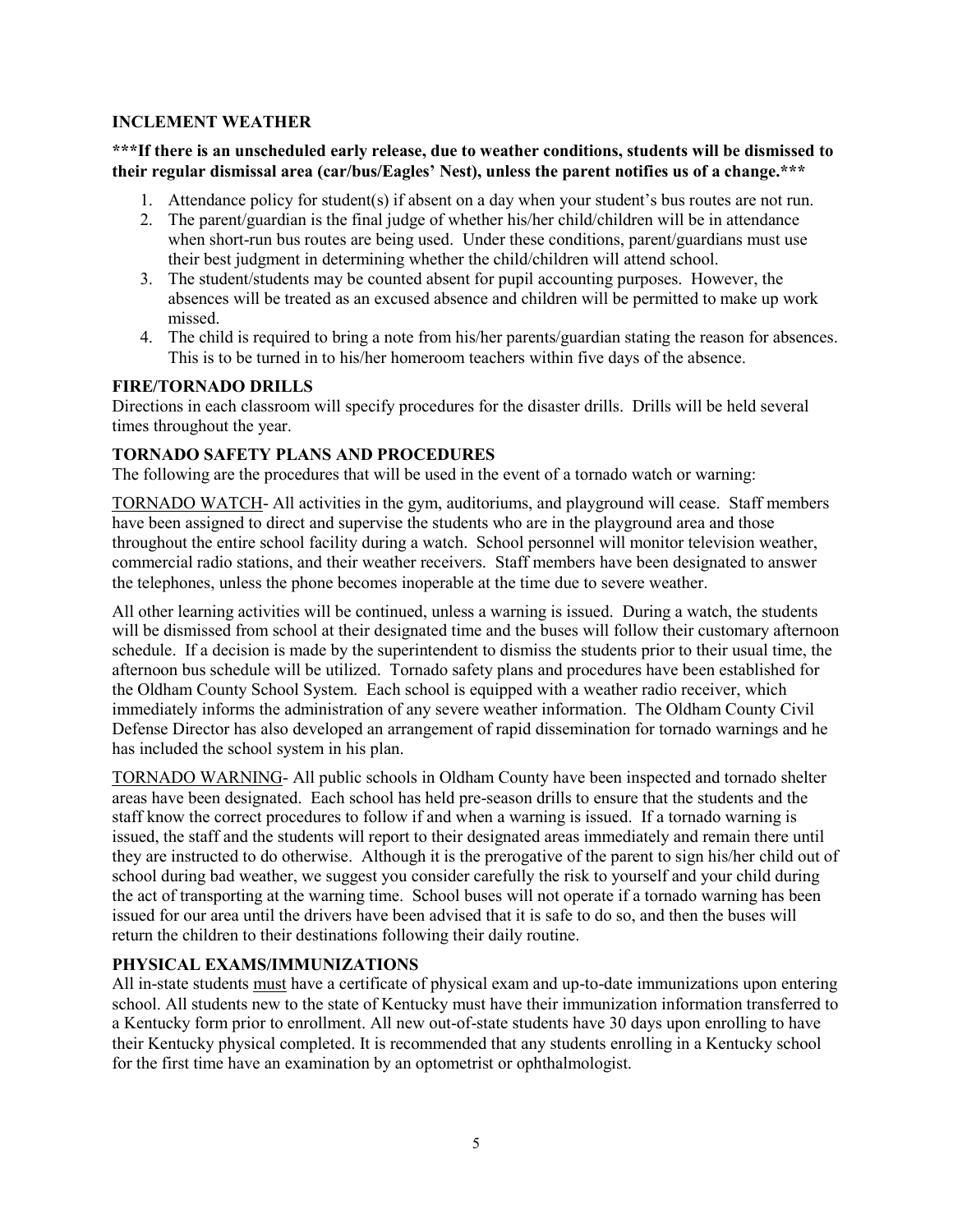All students new to the state of Kentucky must have immunization and physical information transferred to a Kentucky form prior to enrollment.

# **CAFETERIA /LUNCH/SNACKS**

All students that buy lunch in the cafeteria will be offered a choice of three entrees, with fruits and vegetables. Student lunches are \$2.30 and adults \$3.60. A well-balanced meal for breakfast is also offered for students at \$1.20 and \$1.75 for adults. Free/Reduced lunch forms are available in the office all year for those who qualify, or online at www.heartlandapps.com. Parents are responsible to either provide sack lunches or pay for their child's lunches until we receive Board approval on all Free/Reduced students. **Students who bring their lunch to school should not bring carbonated soft drinks.**

Students are assigned a lunch number that follows them through elementary, middle and high school. Parents may pay for multiple lunches at one time. The cafeteria will credit the account for that amount. When the student goes through the lunch line, they give their number and the funds will be deducted. Parents send lunch money to school to purchase lunches, but many times the student buys breakfast and extra snacks without the parent's permission. This pattern frequently results in lunch charges that are questioned by parents. In an effort to assist us in monitoring such purchases we have implemented the following procedures:

- 1. When you send large sums of money (check or cash) to be applied to your child's lunch account, please place the money in an envelope and mark it with your child's name and lunch number.
- 2. If you **do not** want your child to purchase extra or snacks please send in a written note to the cafeteria.

Parents can also pay for lunches online with mySchoolBucks.com. Log in and follow the prompts.

# **EXTRA-CURRICULAR ACTIVITIES**

A variety of activities are offered to the students throughout the year. Students participating in extracurricular activities who have a "U-Unsatisfactory" mark in any subject when grades are awarded or in conduct markings shall be declared immediately ineligible. Students with more than two "N-Needs improvement" in Art, Music, PE, or a classroom conduct notation, whether letter or symbol, that is less than satisfactory or any discipline referrals to the principal from the classroom shall also be declared immediately ineligible. Such students may regain eligibility after two weeks if they have raised their grades or conduct marks.

# **TEXTBOOKS**

Texts will be furnished to all students at no charge. Library books are available for checkout to all students at no charge. There will be, however, a fine charged to any student who abuses or destroys any text/library book during the school year. YOU WILL BE HELD RESPONSIBLE FOR YOUR OWN BOOKS REGARDLESS OF WHAT HAPPENS TO THEM according to the policy of Oldham County Board of Education.

# **INSPECTION AND REVIEW OF RECORDS**

The right to inspect and review educational records includes:

- 1. A reasonable request for explanations and interpretations of record by those eligible to review records.
- 2. The parent may request a copy of the records if it is not possible for the parent to review the records at the school. A copy fee of \$0.25 for each page will be charged.
- 3. Either parent of the student has the authority to inspect and review the educational records of their student unless the educational agency has been provided with evidence that there is a legally binding instrument, or a state law or court order governing such matters as divorce, separation or custody, which provides to the contrary.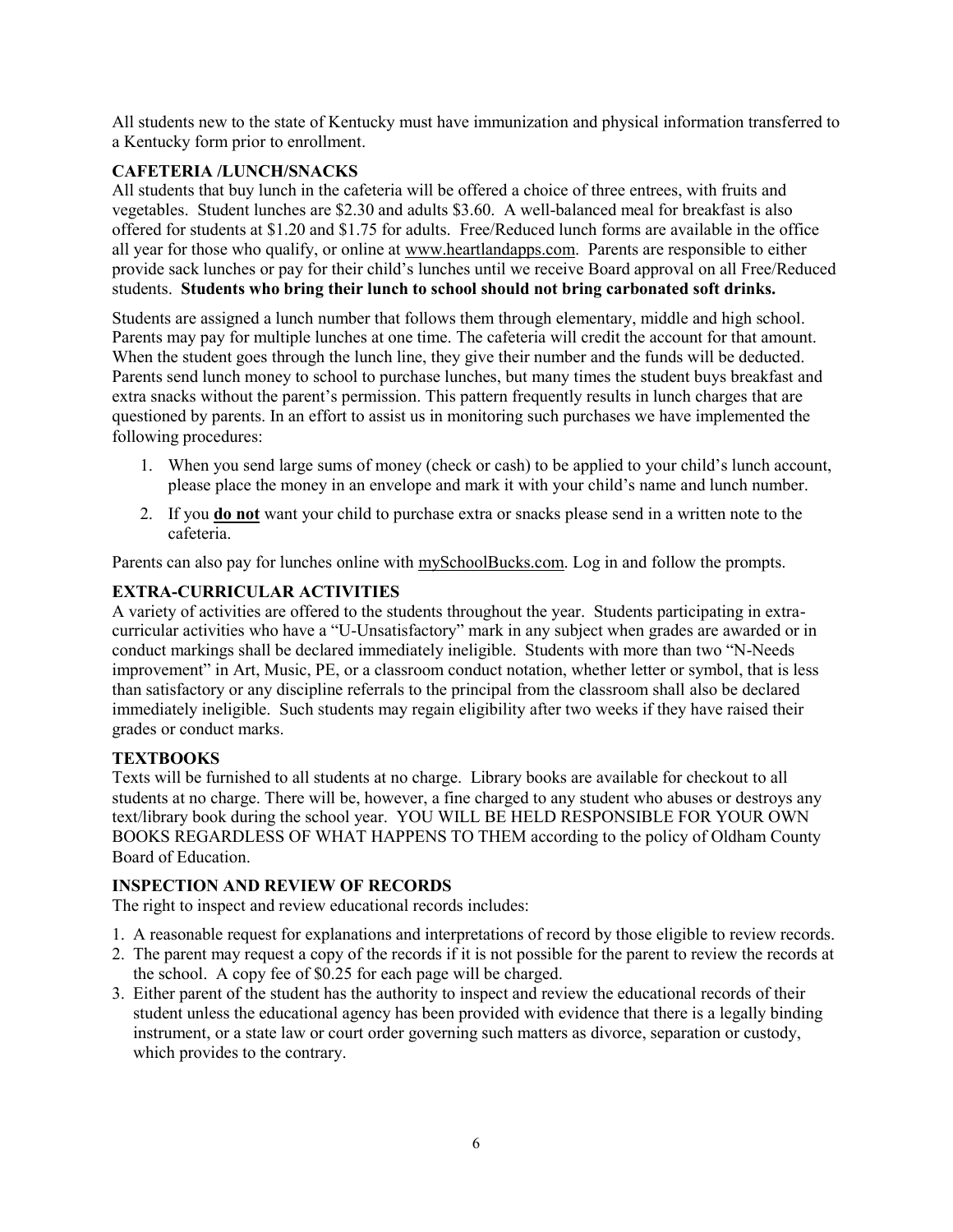# **HEALTH SERVICES**

Camden Station encourages students to take medication at home rather than at school when possible. Any student required to take medicine during school hours MUST follow these guidelines:

- 1. The parent/guardian, **not the student**, must bring the medication to school in the original container, which must have the prescription label attached, or it must be accompanied by a written statement from the attending physician stating the dosage, time, and any special instructions for the administration of the medicine.
- 2. Non-prescription medicine must be delivered to the office by the parent/guardian in an unopened, original container. Those administering medication must follow dosage instructions on container for age and weight. This includes cough drops, medicated lotions, Tylenol, etc. It must be accompanied by the school authorization form to give medicine, and parents/guardians must personally pick up any unused medication no later than the last day of school for students. Unused medication cannot be sent home with students.

The School Nurse will give medication in a designated area. Students are not permitted to bring medicine of any kind on the bus. Medication is the responsibility of the parent/guardian and the school assumes no responsibility in its administration. Any student becoming ill at school will be sent home. Health information is kept on file in the office. **It is the parents' responsibility to make sure current information such as parent work phone number; name of person to be contacted and pertinent health information is on file.** Please send all new information immediately when changes occur.

# **COUNSELING SERVICES**

Camden Station's guidance and counseling program is both preventive and developmental in nature. The goal of the program is to assist the students in acquiring and utilizing skills for living. The entire staff is involved in implementing the program and our counselor serves as the coordinator and consultant. The Counselor will conduct classroom guidance sessions. Some of the topics include communication skills, peer pressure, friendship skills, conflict resolution, and individual differences.

Individual counseling and small group sessions are also provided. Referrals can be made by parents, staff members and by the students themselves. The Counselor will also conduct parenting workshops and provide consultation for parents and staff members. Appointments with the Counselor can be scheduled by calling the office at 241-1271.

# **SPECIAL EDUCATION**

Camden Station maintains a variety of programs designed to meet the special needs of students consistent with the special education law. An educational plan is developed with assistance of parents, staff and administration to meet the needs of each qualified student. The Special Education Department offers a wide range of services. Among these services are:

- 1. Students referred for disabilities will be evaluated by personnel through Oldham County Board of Education.
- 2. Consultation among parents and teachers for the purposes of helping them understand and provide for special needs of their children.
- 3. Individual and small group instruction for those children who need to develop and improve their language area skills (listening, speaking, reading, writing and spelling), mathematics, and gross and fine motor coordination.

# **SPEECH**

Children who qualify for speech/language services are scheduled for sessions of therapy appropriate to the severity of each case.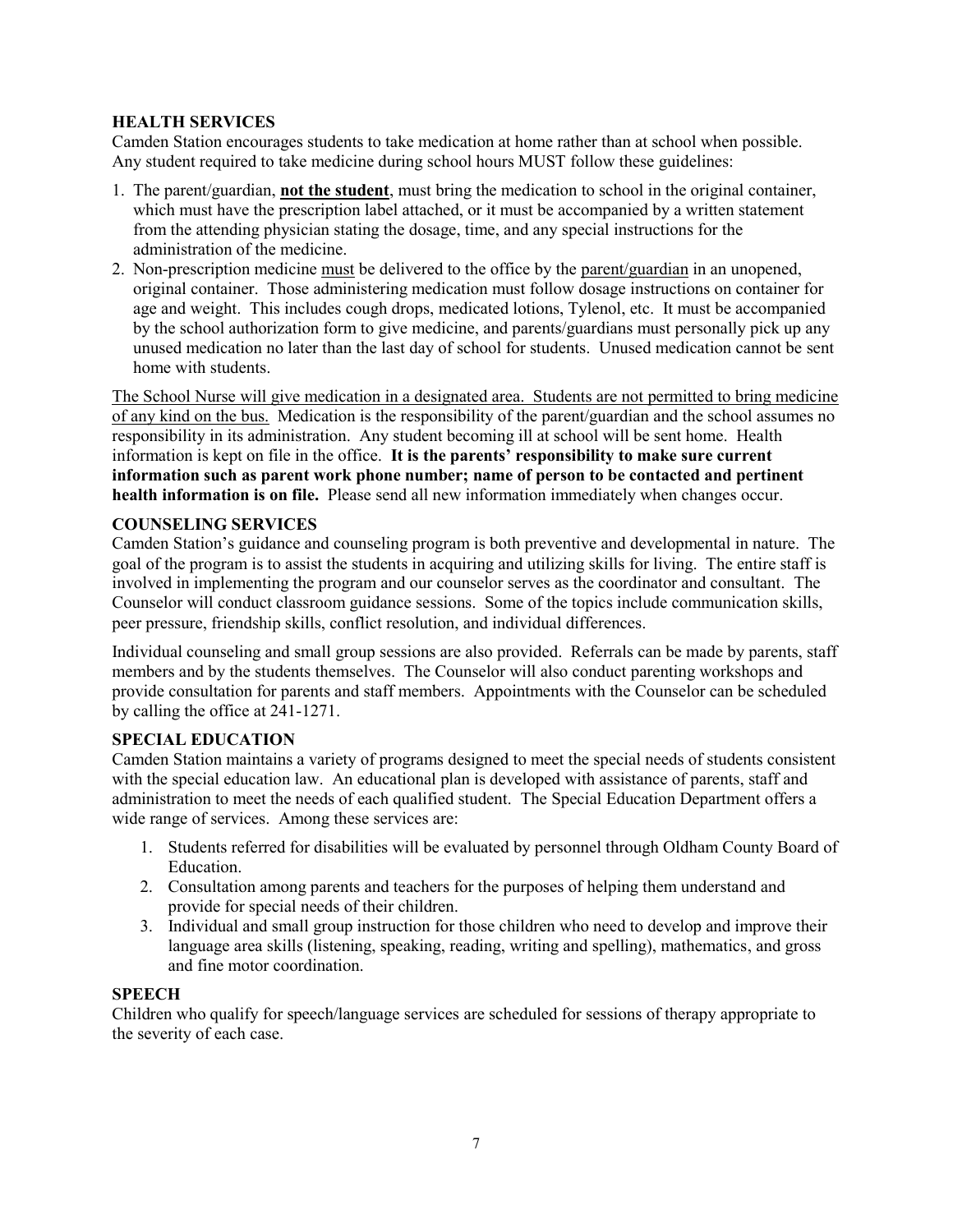# **GIFTED/TALENTED EDUCATION**

Students in fourth and fifth grades may be formally identified as gifted/talented. Students formally identified will have individual learning plans developed by the GT Coordinator, teachers and parents to address the child's specific learning needs. A parent interested in initiating a referral for his/her child for formal identification should contact the child's teacher or the school's GT Coordinator.

Primary Talent Pool identification occurs in grades K-3. These children have curriculum differentiated by the teacher to assist in meeting their needs, as well as support from the district PTP coordinator. A parent interested in the Primary Talent Pool should contact the child's teacher or the school's GT Coordinator at 241-1271.

# **PARENT-TEACHER ORGANIZATION (PTO)**

Camden Station's PTO is a terrific benefit to both the children and the school. To maintain open communication between home and school, active participation by parents is encouraged. We hope all parents will feel free to attend PTO meetings and activities. It is very important that our children know that their parents and teachers are working together.

# **FIELD TRIPS**

Field trips help supplement and build the learning that the children experience in class. In order to derive the utmost from a field trip, the student's work must be up to date and behavior exemplary in nature before being permitted to go on the trip. Students on the field trip represent their home, school, and county and must act accordingly.

**Students must have health insurance in order to attend a field trip.** If a child does not have insurance, the school district has made arrangements with an insurance provider to make a reasonably priced health insurance plan available that will provide coverage during school hours only. Information on how to obtain this policy will be sent to every parent at the beginning of the school year. Student accident insurance is secondary insurance. Whenever a student has other health insurance of any kind, such insurance is the primary insurance. Parents are welcome to attend field trips, but state law requires that **all persons who will have contact with students on a scheduled or continuing basis, or who have supervisory responsibility for children at a school site or on school-sponsored trips, have a background check and confidentiality training.**

# **DRESS**

Proper, neat dress is encouraged at all times.

# **The following dress code shall be implemented and parental notification made in instances where violations occur:**

- Dresses, skirts and shorts shorter than the student's fingertips are not permitted.
- Tank tops, spaghetti straps and t-shirts with inappropriate logos are not permitted.
- Backless shoes/flip flops are not permitted.
- Sagging pants, which may result in possible exposure of undergarments, are not permitted.
- Shoes containing rolling skate wheels are not permitted.
- Hats are worn on designated days only.
- Coats with hoods may not be worn during the school day. Children are encouraged to bring sweaters, jackets and/or sweatshirts to wear in rooms that are too cool.

#### **HOMEWORK**

Homework is a valuable aid in helping students make the most of their experience in school. Homework is given because it is useful in reinforcing what has been learned in class, preparing students for upcoming lessons; extending and generalizing concepts; teaching responsibility and helping students develop positive study habits. It is through homework that parents can be kept abreast of the curriculum and make an on-going evaluation of the child's progress.